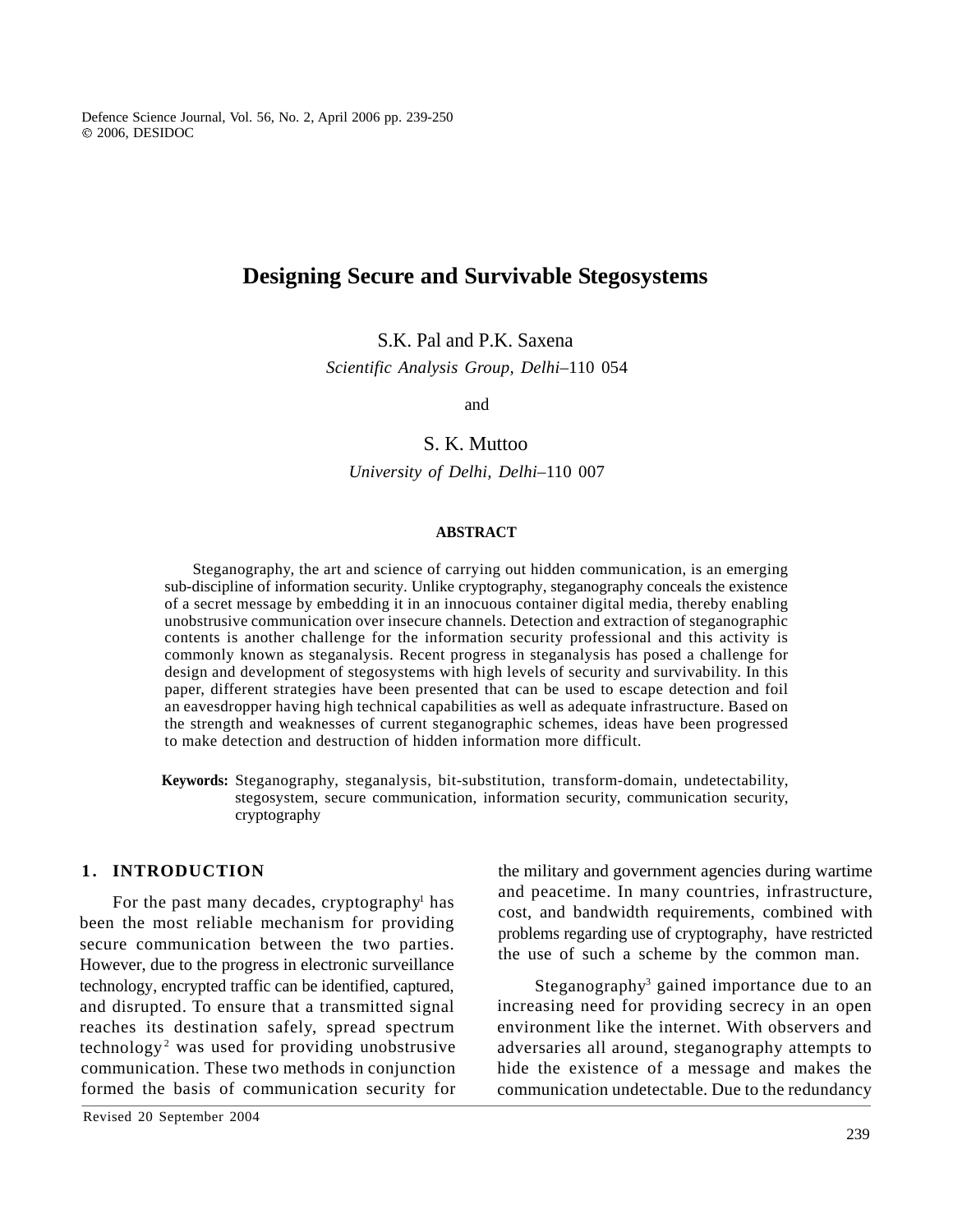information security. The choice of these two schemes for carrying out criminal activities have once again depends on the potential adversaries and the environment bothered the law-enforcement agencies, resulting in which security is required. Though both of these in the creation of expertise and infrastructure related security. stego-media and to reconstruct back the message The potential threats offered by steganography to its monitoring in different countries. With the progress in steganography detection<sup>5</sup>, it is now , it is now possible in a few cases to identify steganographic contents in digital media. The long-term goal is to extract the hidden bits from an intercepted/captured possibly after cryptanalysis.

| DEF SCI J, VOL. 56, NO. 2, APRIL 2006                                                                                                                                                             |                                                                                                                                                                          |  |  |  |  |  |
|---------------------------------------------------------------------------------------------------------------------------------------------------------------------------------------------------|--------------------------------------------------------------------------------------------------------------------------------------------------------------------------|--|--|--|--|--|
| vailable in digitised images, audio and video, it is<br>ossible to hide a message inside the media (also                                                                                          | have initiated packet-sniffing and eavesdropping<br>activities based on keyword search or statistical                                                                    |  |  |  |  |  |
| nown as cover) without raising any suspicion regarding<br>ts presence. Steganography has enabled the common<br>nan to carry out secret communication without the                                  | analysis of the traffic. Echelon and Carnivore are<br>two such attempts that have raised serious questions<br>regarding privacy of individuals and secrecy of            |  |  |  |  |  |
| eavy infrastructure and usage restrictions.<br>Steganography has quite often been compared<br>with cryptography as a mechanism for providing                                                      | their communication. Steganography has emerged<br>as a solution to foil this type of eavesdropping.<br>The potential threats offered by steganography                    |  |  |  |  |  |
| information security. The choice of these two schemes<br>epends on the potential adversaries and the environment<br>n which security is required. Though both of these                            | for carrying out criminal activities have once again<br>bothered the law-enforcement agencies, resulting<br>in the creation of expertise and infrastructure related      |  |  |  |  |  |
| chemes protect information from unwanted observers,<br>ndividually neither of these has the potential to<br>rovide complete communication security solutions                                      | to its monitoring in different countries. With the<br>progress in steganography detection <sup>5</sup> , it is now<br>possible in a few cases to identify steganographic |  |  |  |  |  |
| Table 1). Steganography used in conjunction with<br>ryptography provides an additional layer of information<br>ecurity.                                                                           | contents in digital media. The long-term goal is to<br>extract the hidden bits from an intercepted/captured<br>stego-media and to reconstruct back the message           |  |  |  |  |  |
| Widespread use (or misuse) of cryptography<br>nd steganography is a matter of serious concern                                                                                                     | possibly after cryptanalysis.<br>2. STEGANOGRAPHIC DESIGN ISSUES                                                                                                         |  |  |  |  |  |
| or the intelligence and law-enforcement agencies.<br>t is possible to coordinate criminal or unlawful<br>ctivities over the internet simply by hiding messages                                    | Steganography started its journey with simple<br>bit-replacement schemes <sup>6</sup> in the spatial domain for<br>images and video, and in the time domain for audio    |  |  |  |  |  |
| sing nonstandard stego-algorithms together with<br>ncryption. An organisation responsible for controlling<br>yber-crimes and booking cyber-culprits first needs                                   | signals. The basic aim was to replace the noise or<br>statistically-uncorrelated regions of a container with<br>the message bits without degrading the perceptual        |  |  |  |  |  |
| o establish the existence of hidden communication<br>nd then analyse it to extract the meaningful messages.<br>To control objectionable activities over an open                                   | quality of the media. Desirable characteristics of<br>a steganographic system have been perceptual<br>transparency, message survivability, support for high              |  |  |  |  |  |
| data rate (also called the capacity) and undetectability.<br>etwork like the internet, a few security agencies<br>Table 1. Suitability of steganography and cryptography for secure communication |                                                                                                                                                                          |  |  |  |  |  |
| Steganography<br>• Makes information imperceptible/ transparent to an<br>observer                                                                                                                 | Cryptography<br>• Makes information unintelligible to an observer                                                                                                        |  |  |  |  |  |
| • Provides secrecy in open-system environment with<br>active adversaries at an additional cost.                                                                                                   | • Does not ensure covertness on the channel. Cost of<br>transmitting an $n$ -byte message is lower.                                                                      |  |  |  |  |  |
| • Does not yet have a definition of practical system<br>security<br>• System is secure if protection mechanism is unknown                                                                         | • Complexity/ security of the system can be quantified<br>• System is secure if secret key is unknown to an                                                              |  |  |  |  |  |
| or hidden information is undetected<br>• In case of successful attack, security can be restored<br>by replacing the entire hiding scheme                                                          | adversary. Algorithm is mostly open to public<br>• Security can be restored by replacing only the<br>compromised key                                                     |  |  |  |  |  |
| • An emerging discipline without rigorous<br>mathematical background                                                                                                                              | · Well-established field with strong mathematical<br>foundations                                                                                                         |  |  |  |  |  |
| 240                                                                                                                                                                                               |                                                                                                                                                                          |  |  |  |  |  |
|                                                                                                                                                                                                   |                                                                                                                                                                          |  |  |  |  |  |

**Table 1. Suitability of steganography and cryptography for secure communication**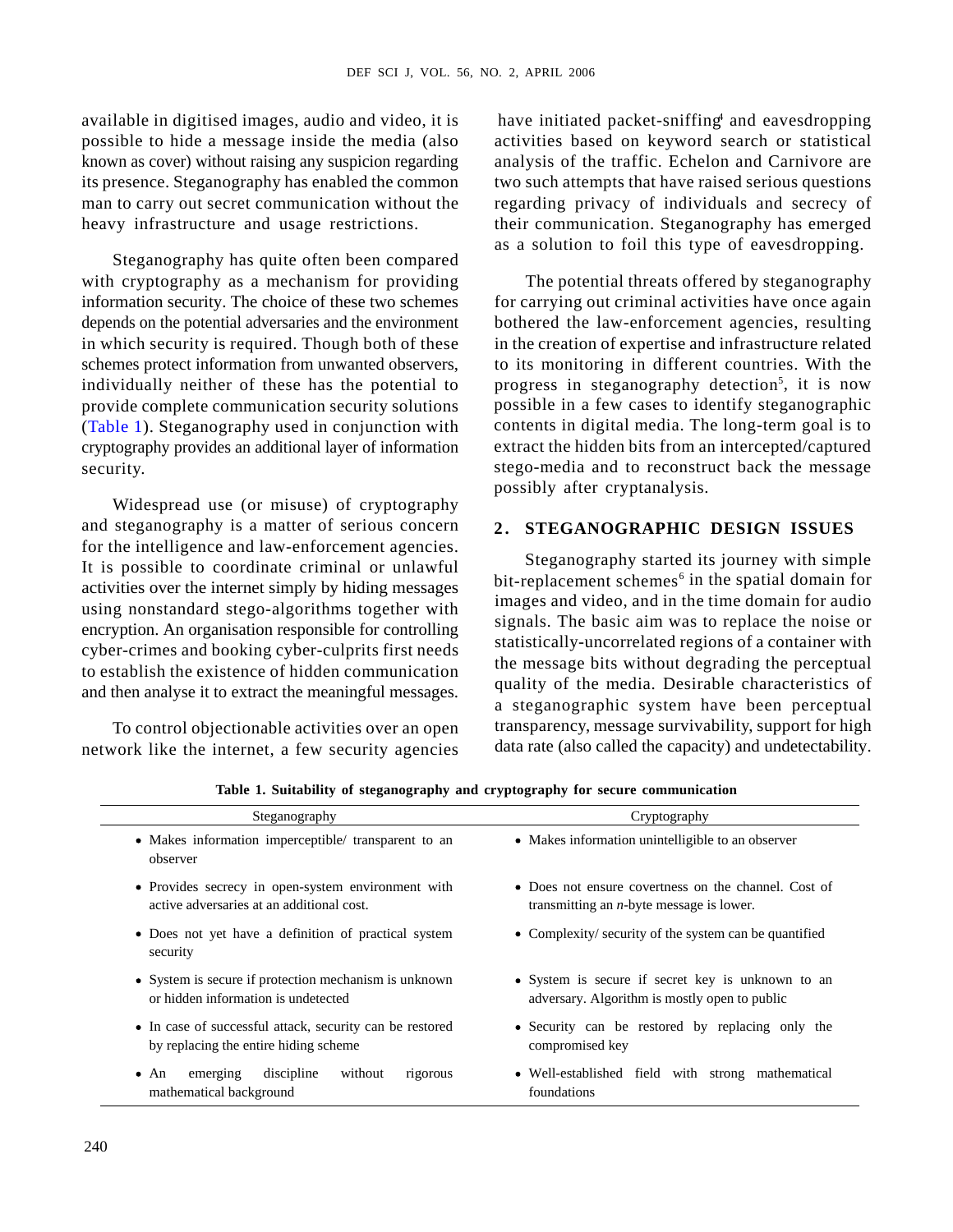Other requirements include usability in real time, simple and low-cost hardware realisation, selfdetectability, and system with open algorithm and

in the spatial domain were simple to implement and computationally inexpensive. Measures based on properties of image palettes, distribution of pixels within a block, luminance, and entropy were used to build systems facilitating high data rate. Such systems were required for secret transmission of pictures, maps, sketches, human speech, and sounds. Stego-media created from these systems, however, could not sustain many forms of attacks, and hence, were not very useful for communication over public  $\frac{3}{2}$ .

To address the issue of message survivability or robustness, transform-domain information hiding<sup>7,8</sup> systems gained importance. Image steganography transform (DWT) became popular and could provide a satisfactory trade-off between transparency, message survivability, and capacity. A large number of schemes based on manipulation of the JPEG coefficients were used for hiding data in images<sup>9</sup>. Similarly for domains was popular<sup>10</sup>. Choice of a suitable workspace

Steganographic systems could be classified into generations<sup>11</sup> based upon perceptual and statistical properties satisfied by the respective stego-objects. Whereas, the first-generation systems were based on simple bit-replacement schemes, the secondgeneration systems utilised models of human perceptual (visual, audio) system to ensure transparency after data hiding. The third-generation systems, in addition, ensured that the statistical properties of the cover were undisturbed by manipulating the media. The present-generation systems attempt to provide high levels of secrecy by carefully embedding the secret bits (indirectly) in the transform-domain. Perceptual transparency and preservation of first-order statistical properties are assumed by default. Such systems,

secret keys. is important to note that undetectability of a specific Steganographic schemes based on hiding data is redefined with the progress in steganalysis. if properly designed, have been observed to satisfy most of the desirable properties (including undetectability and survivability) of a steganographic system. It stegosystem is not an everlasting phenomenon and

> As in the case of cryptosystems, it was observed that stegosystems too have to be evaluated for implementation weaknesses, and other flaws in their design. Despite strength of the underlying hiding scheme and other precautions, a poor system design could lead to successful attacks by an adversary without much effort.

# **3. STRATEGIES FOR ESCAPING DETECTION**

networks. The present communication scenario assumes systems based on discrete Fourier transform (DFT), schemes, that can resist many types of modifications discrete cosine transform (DCT), and discrete wavelet and tampering, are required. A stegosystems' designer . Similarly for attacks, either the secret data has to be replicated audio, steganography in the spectral and cepstral (to provide redundancy) or it has to be embedded became an important factor for the design of secure domain without disturbing the fidelity of the media. and survivable stegosystems. Though steganographic techniques are not developed the presence of active wardens having the capability of observing and modifying the data transmitted over a communication channel. Secure steganographic has to ensure that the hiding process smoothly embeds the external data in the digital object without introducing visual degradations and statistical incompatibility. To introduce survivability against in the significant coefficients/parameters of a transformed to offer robustness to all types of intentional attacks, these should be able to survive common signal distortions and noise in the communication channel or format conversion required by applications at the receiving end.

> Secret transmission of pictures, maps, sketches, voice, and sounds is needed in many situations. This requires steganographic schemes that support high data rates. Flipping of the least significant bits (LSBs) or direct bit-replacement techniques used for providing high payload is not acceptable any more. These are vulnerable to message detection using present steganalysis methods. In general, larger the size of the embedded data, higher is the chance of its detection. Therefore, a stegosystems'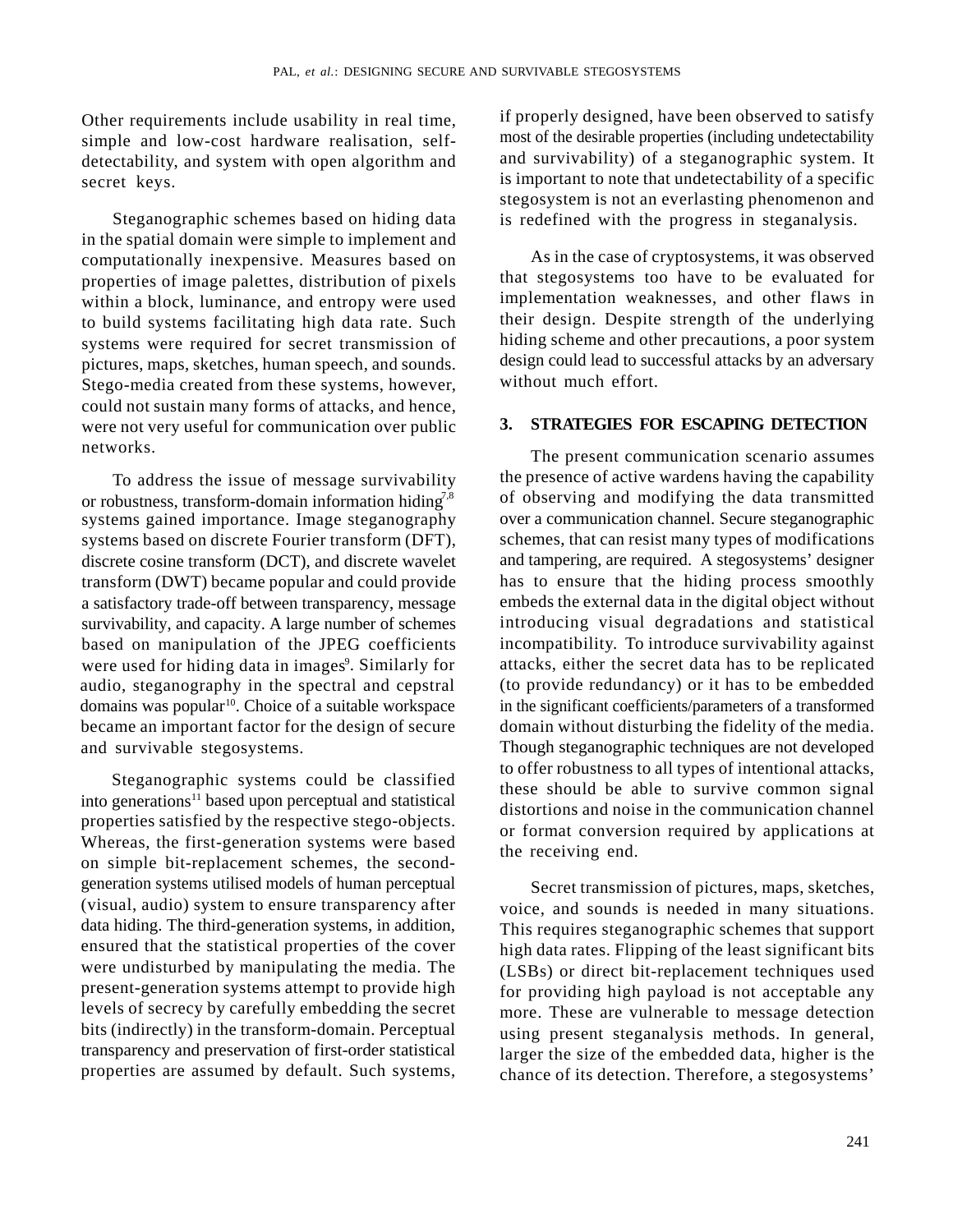designer has to address the security aspects from a broader angle while designing a high-capacity

Embedding smaller messages offer immunity to many side effects, many of which are unknown at the time of designing a steganographic scheme. Current progress in steganalysis of images does not mean that high capacity secure steganography is not possible. A number of domains are available data to be embedded and the corresponding blocks that promise a respectable payload together with message survivability and undetectability. Ways to escape detection under different scenario have been embedding capacity. Therefore, treatment of all explored while retaining the other desirable properties

Direct bit-substitution steganography has been successfully analysed by a number of researchers. Except for very low embedding rates, these systems are, in general, detectable. However, there are safer ways for message hiding using these schemes. It has been observed that instead of bit-replacement, minor increment or decrement of the coefficient values in a particular domain provides safer

Accuracy of steganalysis schemes also depends upon concentration of the hidden message. Some of these methods fail if the message is randomly scattered, whereas others give poor results if the message is sequentially placed in a local area of an image. To foil detection by LSB steganalysis, conditional embedding may be performed. The RS steganalysis<sup>12</sup> scheme quantifies the regularity or smoothness of a group of pixels and defines regular (*R*), singular (*S*) and unusable (*U*) pixel groups. By analysing the *R* and *S* groups, one can get an idea of the length of the embedded message in the LSB plane. To escape or foil RS steganalysis, one can embed a bit in the LSB of a pixel only if its difference with the immediately surrounding pixels is more than two. and then hiding a bit by manipulating the coefficients

using a complexity/quality measure. This is shown

stegosystem. The contract of the measure<sup>13</sup> was used to find suitable LSB regions in a stegosystem. size and nature of a cover should, in turn, dictate **Extreme that is not the state of the state of the state of the state of the state of the state of the state of the state of the state of the state of the state of the state of the state of the state of the state of the s** in Fig. 1, where 4 x 4 blocks have been marked according to their randomness. An entropy-based for data hiding. The statistically complex regions are shown in lighter shades in Fig.  $1(b)$ , whereas the black regions have minimum entropy and should not be modified. Figure  $1(c)$  shows the complexity histogram of the image blocks. The sorted entropy graph in Fig.  $1(d)$  helps to decide the amount of to be selected for embedding. Higher the randomness of the media used for data hiding, more is the covers alike is not desirable in steganography. The the maximum size of a message to be embedded.

**Strategies** In a natural image, adjacent bit-planes are correlated. LSB embedding may invite steganalysis based on statistical analysis of blocks taken from the immediate higher planes, eg, the  $7<sup>th</sup>$  bit-plane. To escape detection, one needs to make the higher planes correlated with the modified LSB plane.

# **3.2. Parameter Encoding**

that partition a cover into blocks or frames, use a steganography. A number of stego-schemes have been designed measure to decide the suitability of each block for data embedding (optional), and ultimately replace the contents of a suitable block with the secret message bits, thus providing high-capacity steganography. Some designers do not replace the entire contents of the cover block but embed a bit as a function of selected pixels/samples in the block. An example is hiding in the parity of a set of pixels. Another efficient method for information hiding is by incorporating slight modifications in the compression algorithm. This has been achieved for the JPEG, MPEG still and moving picture standards, and singular value decomposition (SVD)-based schemes.

Similarly, instead of hiding data uniformly, it is (a) hiding in the JPEG coefficients of an image by safer to embed data in specific regions of an image swapping almost equal magnitude values, (b) hiding Undetectable schemes can be designed by transforming the cover blocks to another domain of the transform-domain. A few such schemes are: by encoding a message in the coefficients of an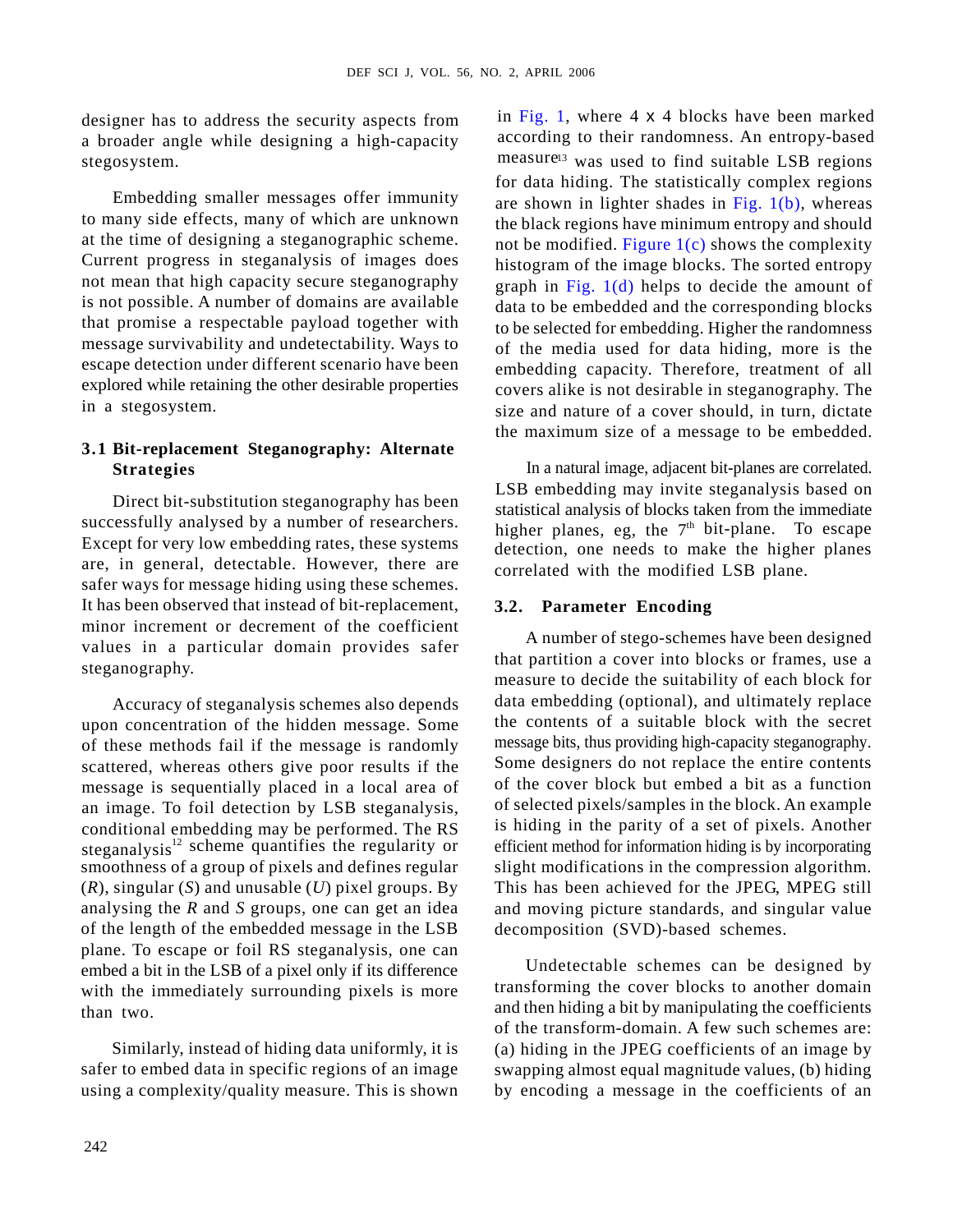

**Figure 1. Suitability of local regions for data-hiding: (a) original image, (b) entropy of 4 x 4 blocks, (c) histogram of normalised entropy and (d) sorted entropy graph.**

affine transform, (c) hiding in the SVD-domain of an image by slightly modifying the SVD coefficients, (d) hiding in the cepstral-domain of a speech signal where  $\alpha$  represents the parameter(s) of the transform  $\Im$ . by enforcing some statistical parameters to represent A number of such domains are available for images, a bit (0 or 1) of the secret message, and (e) hiding audio, and video and can be efficiently exploited bits in the LPC parameters derived from a speech for steganography. Geometrical transformations like frame. These methods are better than direct substitution the affine, projective, and polynomial transforms methods in terms of survivability, transparency, can be applied to images or parts of an image by

The scope of designing stego-systems using different media transforms was explored. Let  $X_s$  and represent the cover and stego blocks of a represent the cover and stego blocks of a digital media. Then in generic terms

$$
X_{S} = \mathfrak{I}^{-1}(\aleph(\mathfrak{I}(X_{C}), \mu, k))
$$
 (1)

where N is the embedding process,  $\mu$  is the hidden with the parameter set  $\alpha = \{a,b,c,d,e,f\}$ . A bitmessage, *k* is the secret key,  $\Im$  and  $\Im^{-1}$  are the

$$
X_{S} = \mathfrak{I}_{\alpha}^{-1}(\aleph(\mathfrak{I}_{\alpha}(X_{C}), \mu, k))
$$
 (2)

and undetectability. varying the set of associated parameters. A stegosystem based on 2-D geometrical transform has been described in which a transformed pixel  $(x'y')$  is represented by the contract of the contract of the contract of the contract of the contract of the contract of the contract of the contract of the contract of the contract of the contract of the contract of the contract of the contrac

$$
X_{s} = \mathfrak{I}^{-1}(\aleph(\mathfrak{I}(X_{c}), \mu, k)) \qquad (1) \qquad \begin{bmatrix} x' \\ y' \end{bmatrix} = \begin{bmatrix} a & b \\ c & d \end{bmatrix} \begin{bmatrix} x \\ y \end{bmatrix} + \begin{bmatrix} e \\ f \end{bmatrix} \qquad (3)
$$

direct and inverse transforms on a block. The first a particular transform by defining a suitable range option is hiding a message directly in the coefficients and quantising it into intervals. The number of bits of a transform. The other option is to encode bits that can be embedded into a parameter is dependent in the parameters controlling a transform. Such upon the quantisation size and length of range for systems can be represented by that parameter. It is important to ensure that the stream can be converted into the coefficients of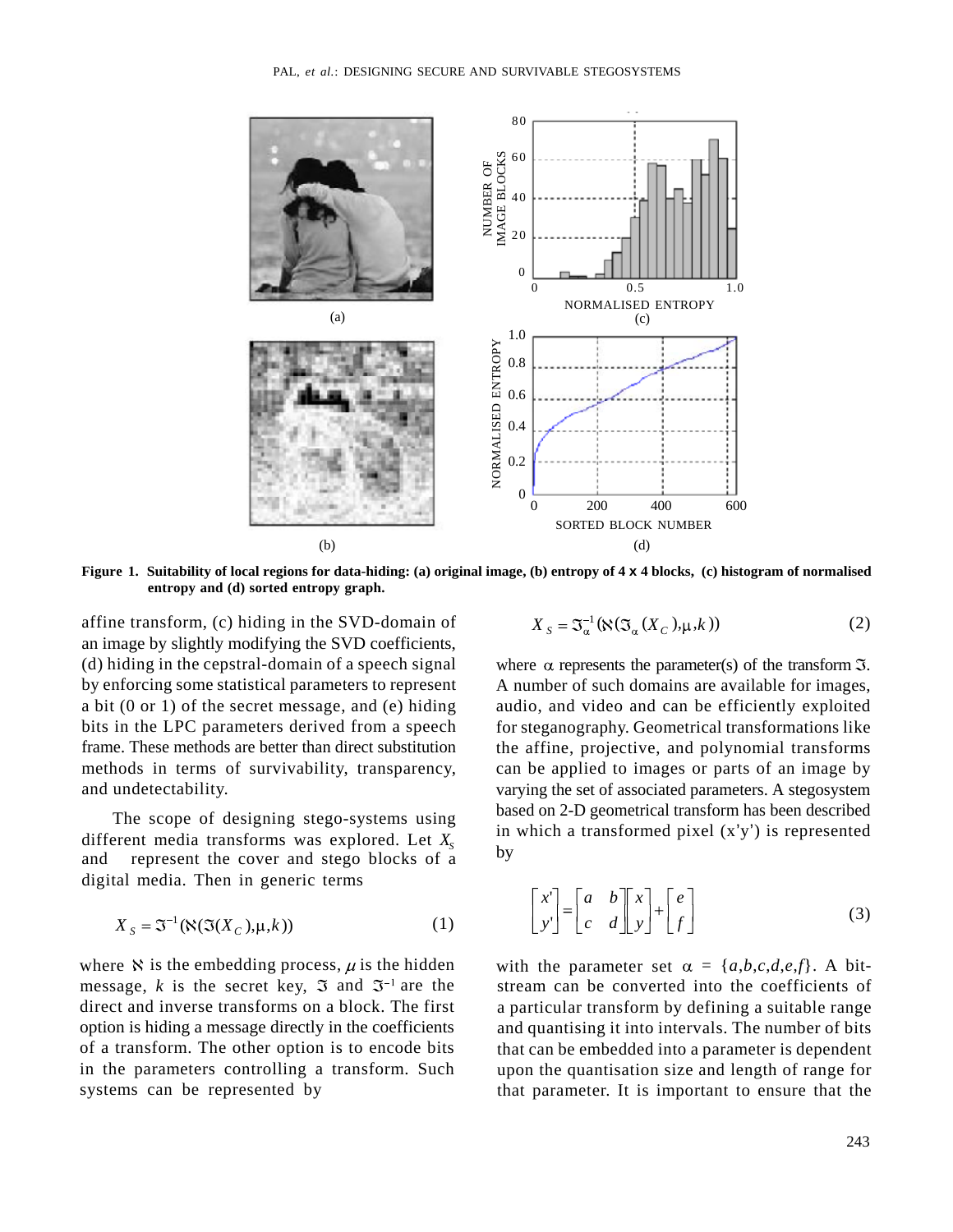chosen range does not affect the transparency of the media. By increasing the quantisation size of a parameter, it is possible to improve survivability against attacks at the cost of capacity. deviate from a Gaussian distribution to an extent

Stegosystems based on these transforms have been found to be survivable against many signal processing operations and lossy format conversion. However, the schemes described in this sub-section require the availability of a cover media with the receiver to extract the secret message. Despite practical shortcoming associated with *a-priori* sharing of cover media, steganalysis of such schemes is based scheme, one has to bear in mind that all the not easy and has also not been reported in the decoded blocks are JPEG-compatible. This can be literature. In the following sub-sections using selfdetectable steganographic schemes, an authorised modifying only a few coefficients per block. Next receiver can extract the secret message from the thing to keep in mind is that the compatibility of stego-media only and does not require the cover the external data with the coefficients has to be

JPEG is today one of the most popular coding formats for still images. Data hiding in JPEG images is performed in the discrete cosine transform (DCT) domain and is considered to be superior in terms of transparency and robustness compared to many direct spatial-domain methods. However, steganalysis of some of these systems has been possible due to a number of reasons. It was shown<sup>14</sup> that images previously stored in JPEG format show typical characteristics due to quantisation introduced by JPEG compression. Even a few external bits can make the image incompatible with the JPEG format, thus providing clues for detection. In such cases, compatibility and not capacity plays a role in stego-

 Certain assumptions in designing steganographic schemes have quite often helped in steganalysis of these systems. Many designers have assumed that the distribution of pixels in images follow a Gaussian distribution. Similarly, coefficients in the transformdomains are also assumed to have Gaussian distribution. distributed signal or simply by an encrypted message.

It is now gradually realised that distribution of coefficients in a number of domains is not Gaussian. A simple example is the DCT coefficients that that may be exploited by a steganalyst. It has been possible to get clues regarding hidden messages by looking at the histogram of DCT coefficients and its first-order differences. Discontinuities introduced in the sub-block boundaries due to embedding also serve as an important clue to the steganalyst.

media used by the sender. ensured. This may require first-and higher-order **3.3. Secure Schemes for JPEG Images** needs to examine for peculiarities by arriving back Therefore, while designing a secure JPEGdone using a table of quantised coefficients and statistical analysis of the stego-image. Finally, one to the initial spatial domain that might have been unknowingly introduced by manipulations in the transformed domain. These precautions help to foil the detection of hidden messages in a digital image.

## **3.4. Histogram-preserving Techniques**

Examples the spare coefficients so that<br>detection. Therefore, it was thought to be safe to replace Bauml, and Girod<sup>15</sup>, that maintain zero relative these coefficients by zero-mean white Gaussian entropy between a cover and its corresponding Well-designed steganographic algorithms try to preserve perceptual as well as statistical properties of a cover in the corresponding stego-object. The idea of preserving the histogram of an original medium in a stego-medium was initially implemented and demonstrated for the stego-tool, Outguess. After data embedding, a designer may process a stegothe histogram of DCT coefficients for the stegomedium (nearly) matches that of the cover. There have been attempts to design histogram modification schemes that minimise the mean squared error between the input and output data or the object. Steganographic systems based on histogram preserving data mapping (HPDM) were proposed by Eggers, stego-object.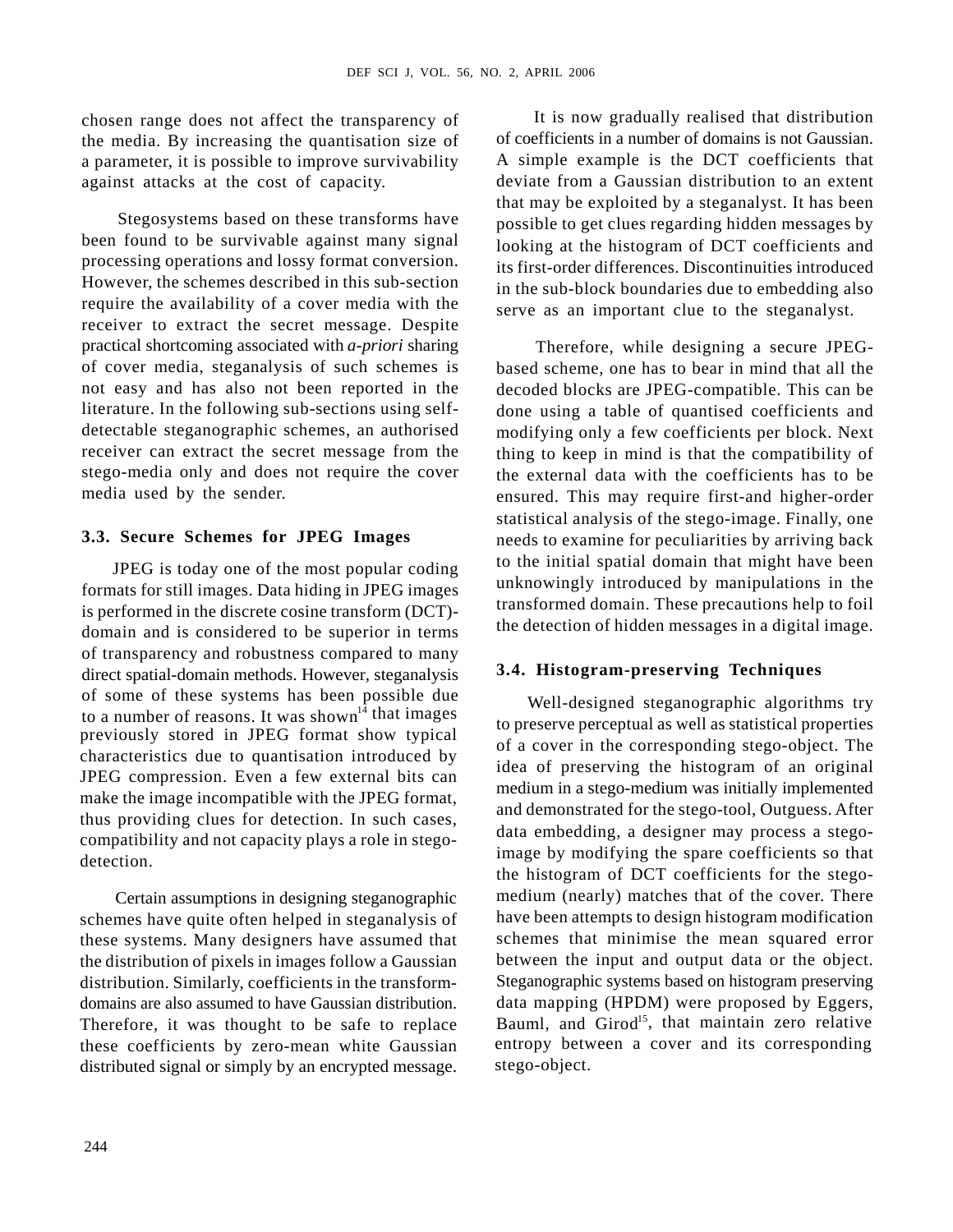It is obvious that a steganalyser for systems like Outguess has to exploit criteria other than the statistical properties. It was observed that enforcing might give rise to unexpected signatures in a stegoin the boundaries of JPEG blocks as a peculiar property for detection and message size estimation.

By manipulating the first-order statistics of a stego-object, it may not always be possible to fool a steganalyser whose analysis is based on higherorder statistical features. As a countermeasure, it was suggested<sup>11</sup> to preserve higher-order statistics in the design of stego-systems. Farid's steganalysis $17$ could not directly detect the presence of messages embedded using the histogram-preserving method. The HPDM method could preserve statistics related to sub-band coefficients. However, the statistics related to log error produced by an optimal predictor could not be retained. In turn, by modifying the mapping process to neglect the DCT values  $-1$ , 0, retained. Thus, the clue that a steganalyst would have used for message detection could be foiled using this simple scheme. The case of LSB embedding as shown in Fig. 2,

There may be situations where the communicating party is able to gain some knowledge regarding the warden's steganalysis capabilities. This knowledge could be used for: (i) adapting the stego-algorithm to escape detection from the warden's steganalysis technique, and/or (ii) achieving higher embedding capacity while maintaining undetectability.  $Chandramouli<sup>18</sup> visualised the following situations$ for practicing adaptive steganography:

- Using a scheme that the warden's steganalyser
- 
- Embedding in statistically-complex regions
- 

coefficient histograms. Histogram-preserving methods, by Dumitrescu<sup>9</sup>, et al. Their method described however, do not ensure preservation of all other below is based on statistics of local pixel regions the first-order statistics to a target distribution shown that hidden communication may be carried media. Fridrich<sup>16</sup>, *et al.* could find discontinuities detector mentioned above. A random LSB embedding steganographic scheme was analysed using the detection methodology proposed that change due to LSB embedding. It was then out even when the warden is using the specific detector mentioned above.

> An image is partitioned into pairs of horizontal adjacent pixels. This set was called as *P* and it defines *subsets X* and *Y* of *P* as follows:

> Let  $(u, v) \in P$ . Then  $(u, v) \in X$  if *v* is even and  $u < v$  or *v* is odd and  $u > v$ .

> Also  $(u, v) \in Y$  if *v* is even and  $u > v$  or *v* is odd and  $u < v$ .

and 1, the prediction error histogram could also be  $2k + 1$  or  $(2k + 1, 2k)$  and  $V = Y - W$ . Then For a natural image, it was found that  $|X| =$ |*Y*|, since the gradient of intensity function in any direction has equal probability to be positive and negative. *Z* was defined as  $(u, v) \in Z$  if  $u = v$ . The set *Y* is further partitioned into two *subsets*, *W* and *V* so that  $(u, v) \in W$  if  $(u, v)$  is of the form  $(2k, v)$  $P = X \cup W \cup V \cup Z$  is the union of these primary sets.

**3.5. Adaptive Steganography** nor *v* is modified, (ii) only *u* is modified, (iii) only for the pair  $(u, v)$  it is possible that: (i) neither  $u$  $\nu$  is modified, or (iv) both  $u$  and  $\nu$  are modified. These modification patterns are represented by 00, 01, 10, and 11 with 1 indicating LSB-reversed samples and 0 indicating intact samples.

cannot detect pattern. For each modification pattern  $\pi = \{1, 2, \ldots, n\}$ • Restricting the number of bits to be embedded denote by  $\rho(\pi, A)$  the probability that the pixel • Post-processing a stego-object to confuse in the message space independent of image features. the warden's steganalyser.  $\qquad \qquad$  If *p* denotes the ratio of the message length in bits Any pixel pair modified by a specific pattern changes its set membership and the set migration relationship is obtained as shown in Fig. 3. An arrow drawn from set *A* to set *B* and marked with a modification pattern indicates that a pixel pair of *A* becomes a pair of *B* if modified by the marked 3, 4} explained earlier and any subset  $A \subseteq P$ , pairs of  $A$  are modified under the pattern  $\pi$ . It was assumed that the message bits are randomly scattered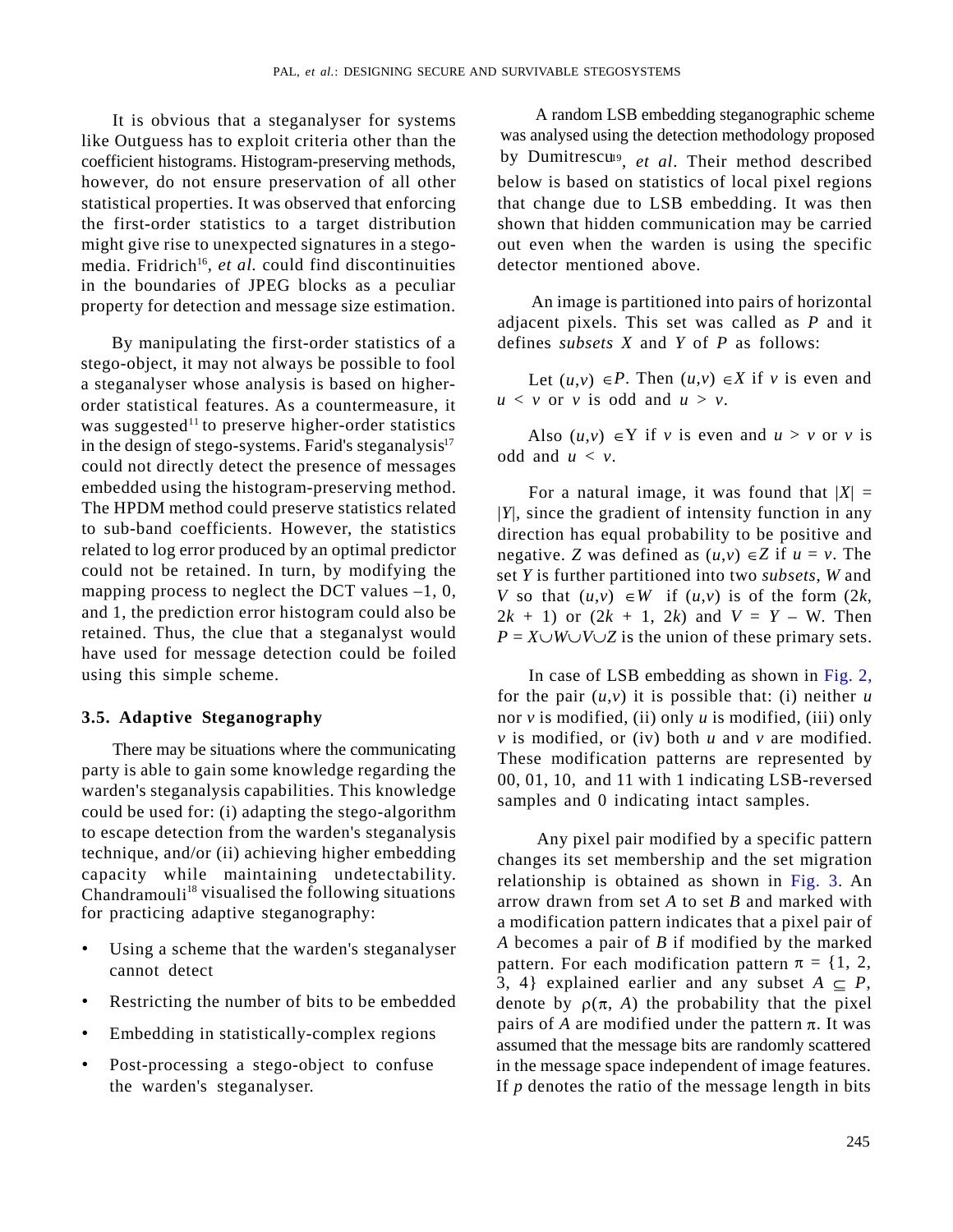



to the total number of pixels, the fraction of pixels modified by the LSB embedding operation is *p*/2. Then from the conditions (i)-(iv) and the set migration diagram,  $\rho(1, P) = (1 - p/2)^2$ ,  $\rho(2, P) = \rho(3, P)$  $= p/2$ .(1 – *p*/2) and  $\rho(4, P) = (p/2)^2$ . The cardinalities of  $A' \in \{X', Y', W', Z'\}$  after message embedding can be obtained from the stego-image.

After solving a set of equations based on  $|X'|$ ,  $Z$  $|Y'|$  and  $\gamma = |W' \cup Z'|$ , one obtains

 $0.5\gamma p2 + (2|X'|-|P|)p + |Y'|-|X'| = 0$ 

*et al.* The value of *p* is obtained by solving the above quadratic equation. Figure 4 shows the sets *X*, *Y*, and *Z* obtained for the previous natural image *C* as well as the stego-image *S*. For a natural<br>image statistically  $|Y| - |Y|$ . The difference in the (a) image, statistically  $|X| = |Y|$ . The difference in the  $(2)$  (a)  $\downarrow$ relative magnitudes of these sets [shown in Fig.  $4(b)$ ] indicates the presence of a hidden message.



**embedding.**

In the remaining sub-section, different means of adapting the algorithm are discussed for carrying out steganography in the presence of the warden. (b) The simplest way is to use a bit-plane other than the LSB image plane. However, such a scheme is **(b) image with modified LSB plane.** not useful as the underlying assumptions regarding the warden's steganalyser are too strong to be practical.

,  $\rho(2, P) = \rho(3, P)$  and the receiver may also share a predecided strategy Apart from sharing the secret key, the sender (may be a code) to avoid detection. The algorithm may embed bits in the noisy regions of the image



**Figure 4. Detection sets for (a) cover and (b) stego-image**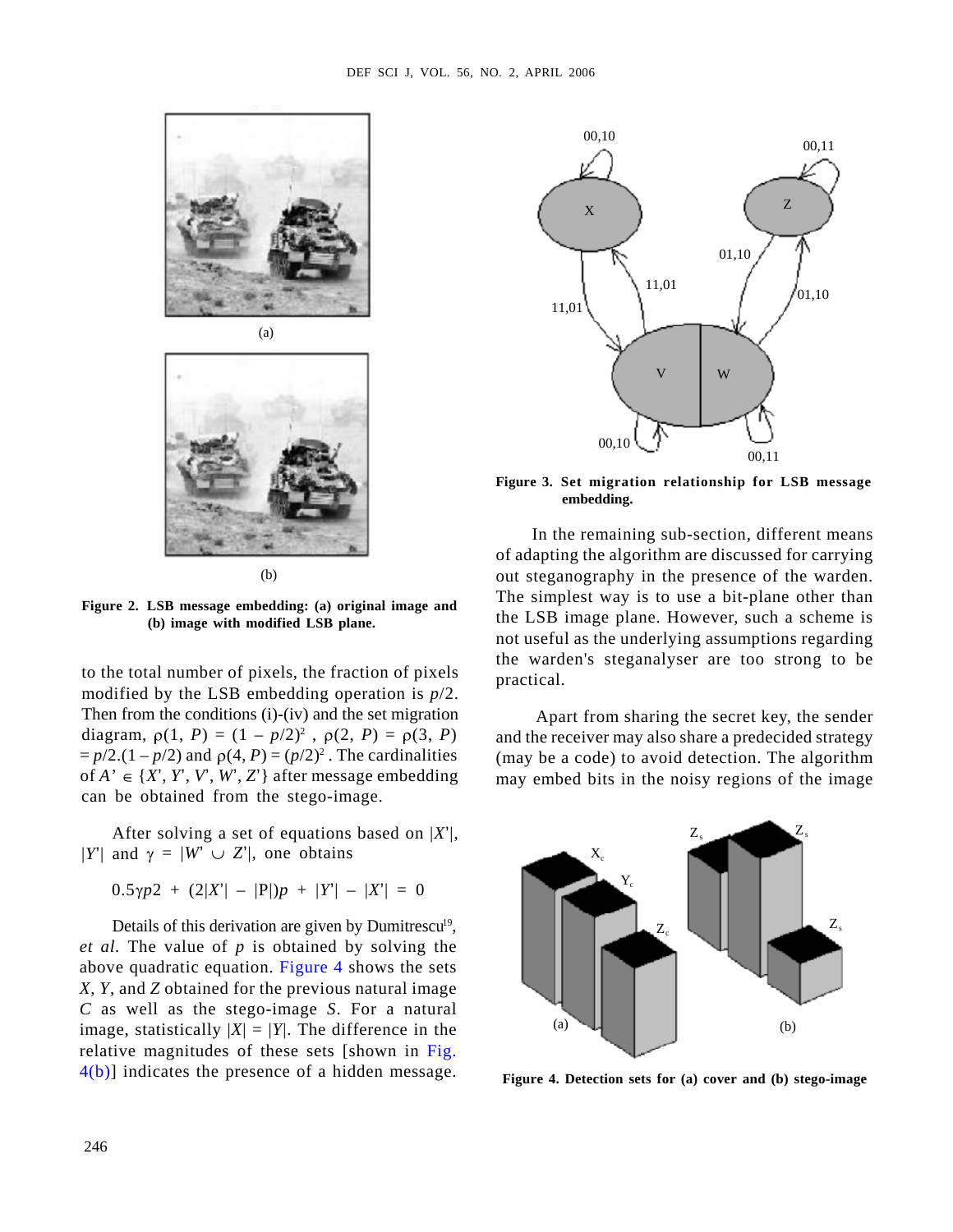where it becomes difficult to perform analysis based  $\mathbb{S}^{\text{ENDER}}$ on statistical tests. In a normal image, it has been observed that the blocks with the highest variance<br>
ENCRYPTION are normally 5-20 per cent of the cover size. A stego-designer may select these blocks, mark these, and hide one or more bits in the coefficients derived<br>
From these blocks. These statistically complex blocks<br>
FILTER from these blocks. These statistically complex blocks were used to embed message bits and it was found that the cardinalities of the detection sets did not reflect the presence of hidden data.

Another method is to do some form of postprocessing on the stego image to dilute the aftereffects and the step image of dilute the aftereffects of data embedding. By adding zero-mean noise to the regions not containing the secret bits, it was possible to increase the probability of detection error and to confuse a steganalyst. Noise may also **a a i i i WIENER FILTER** be introduced in the coefficients or parameters controlling a transformation.

# **3.6. Data Masking for Improving Capacity**

To achieve robustness, transparency, and RECEIVER  $\psi_m$ undetectability, modern steganographic schemes have to compromise with the payload. Data masking<sup>20</sup> Figure 5. Generic block diagram for data masking is an attempt to provide channel capacity higher than conventional steganography with the ability to foil an eavesdropper using statistical analysis tools to detect and capture secure channels. It uses techniques to mask an encrypted message and makes it appear like a normal multimedia object to a warden monitoring the channel. The generic block diagram for data masking is depicted in Fig. 5. This method can also be used to provide covertness to the encrypted contents hidden inside a cover (though the capacity will be reduced). The disadvantage of using data-masking techniques is that their purpose may be defeated if the eavesdropper uses perceptual tests for analysing the traffic.

filter. Also by performing linear predictive coding (LPC)-based analysis/synthesis, the inverse of LPC analysis filter is used to convert an encrypted



stream to a waveform resembling an audio signal. This is shown in Fig. 6. The filter coefficients are transmitted with each audio frame. On the receiving side, the encrypted stream is reconstructed and decrypted to get back the meaningful message. These schemes are not robust and need substantial improvement to be able to foil active wardens.

Methods that can convert an encrypted stream (for analysis of broadband traffic) face bandwidth into a more correlated signal before transmission problems for handling packets in real time and also are considered for reconstructing the signal at the do not have the perceptual judgment capability receiving end. One way is to use an inverse Wiener that human beings have. Due to these practical The classical definition of steganography emphasised only on the statistical aspects without considering the perceptual criteria. The perceptual criteria come into picture mostly when a human warden is involved. Present-day automated tools limitations (for realisation of a perfect warden), data masking has the potential for high capacity secret communication under the present scenario.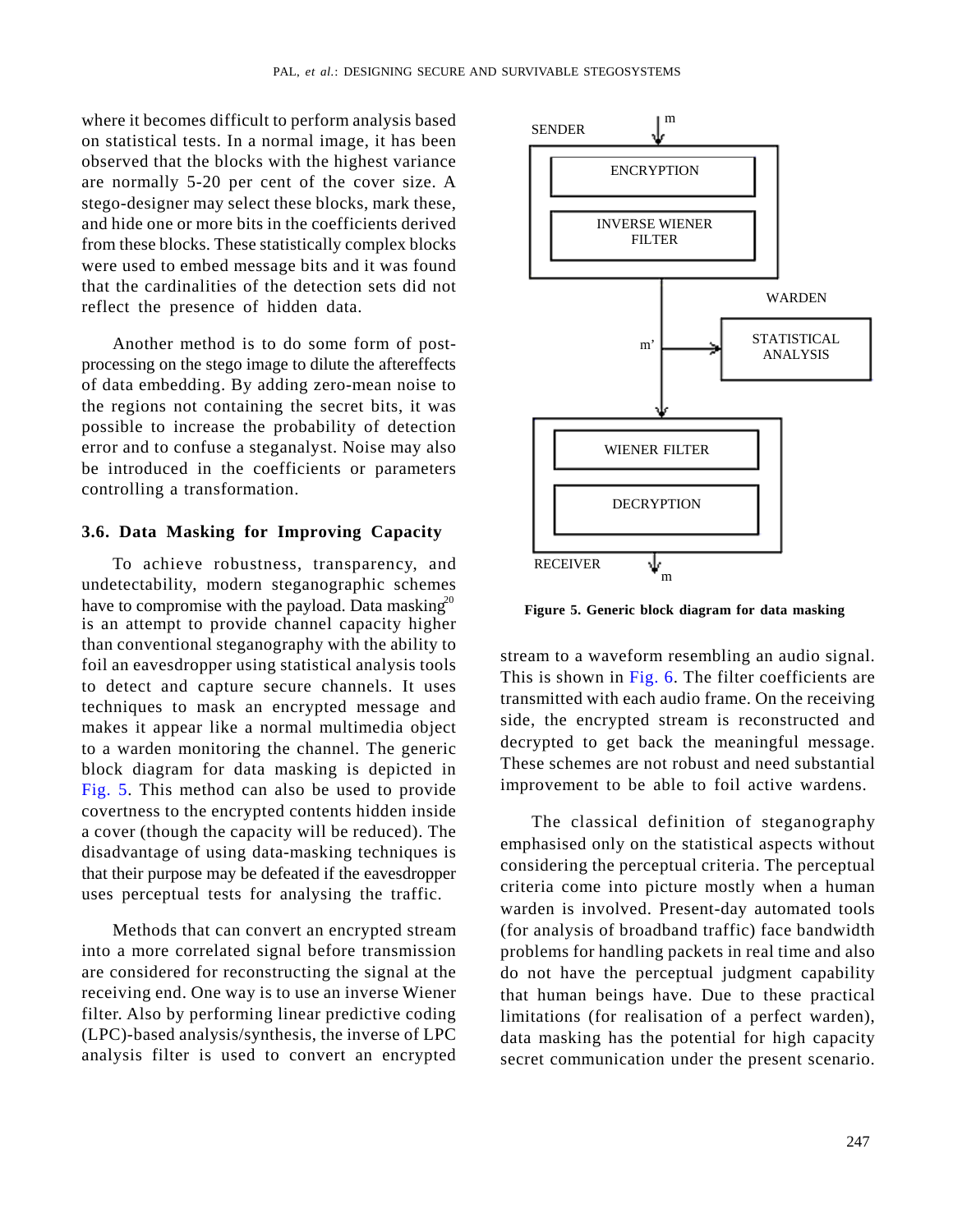

The study focuses on improving the design of steganographic systems based on the current steganalysis scenario. Different ideas have been presented for carrying out hidden communication over public channels 8. Alturki, F. & Mersereau, R.M. Secure blind prone to passive and active attacks. Schemes for improving undetectability and survivability have been presented to ensure that the secret message reaches its authorised receiver without obstruction and modification. Experimental results have shown the feasibility of practicing steganography safely even 9. Provos, N. Outguess-universal steganography. in the presence of smart and powerful wardens.

### **5. FUTURE TREND**

Future R&D includes design of stego-systems for wireless ad hoc networks where higher levels of security and message survivability are required. 0.5 In addition, automatic removal of hidden messages and restoration of the original media used in o<br>steganography are also the future trends of study. 2. APKL 2006<br>
5. **FUTURE TREND**<br>
Future R&D includes design of stego-systems<br>
for wireless ad hoc networks where higher levels<br>
of security and message sarvivability are required.<br>
In addition, automatic removal of hidden 2. A APRIL 2006<br>
5. **EUTTURE TREND**<br>
Future R&D includes design of stego-systems<br>
for swirters ad hoc networbs where higher levels<br>
of security and message survivability are required.<br>
In addition, automatic removal of hi 2.  $\lambda$  APRII. 2006<br>
5. **FUTURE TREND**<br>
Future R&D includes design of stego-systems<br>
for wireless ad hoc networbs where higher levels<br>
of security and message survivability are required.<br>
In addition, automatic removal of 2.  $\lambda$  APRII. 2006<br>
5. **FUTURE TREND**<br>
Future R&D includes design of stego-systems<br>
for swirters ad hoc networbs where higher levels<br>
of security and message survivability are required.<br>
In addition, automatic removal of 2.  $\lambda$  APRII. 2006<br>
5. **FUTURE TREND**<br>
Future R&D includes design of stego-systems<br>
for swirters ad thos networts where higher levels<br>
of security and message survivability are required.<br>
In addition, automatic removal o 2. A APRIL 2006<br>
5. **EUTTURE TREND**<br>
Future R&D includes design of stego-systems<br>
for swirters ad hoc networbs where higher levels<br>
of security and message survivability are required.<br>
In dodition, automatic removal of hi 2. APRIL 2006<br>
5. **FUTURE TREND**<br>
Future R&D includes design of stego-systems<br>
for swirters ad hoc networbs where higher levels<br>
of security and message survivability are required.<br>
In dodition, automatic removal of hidde

### **REFERENCES**

- 1. Rhee, M.Y. Cryptography and secure communication. McGraw Hill Co, Singapore, 1994.
- B. Theory of spread spectrum communications: A tutorial. *IEEE Trans*. *Comm*., 1982, **30**(5), 1.0 855-84.
- 3. Petitcolas, F.; Anderson, R. & Kuhn, M. Information hiding-A survey. *Proceedings IEEE*, 1999, **87**(7), 0.5 1062-078.
	- and networks: Analysis, design and implementation. CRC Press, 2000.
- steganographic contents on the internet. *In*  $-1.0$   $-2000$   $-4000$   $-6000$   $-8000$   $-10000$   $-10000$   $-10000$ Systems Security Symposium (NDSS), 2002.
- by optimal LSB substitution and genetic algorithm. **correlated (speech) signal.** *Pattern Recognition*, 2001, **34**, 671-83. Figure 6. Conversion of: (a) encrypted message to (b) more 6. Wang, R.Z.; Lin, C.F. & Lin, J.C. Image hiding
	- to transform-domain information hiding and optimum detection structure. *IEEE Trans*. *Multimedia*, 2001, **3**(3), 273-84.
	- image steganographic technique using discrete Fourier transformation. *Proceedings of the IEEE Inter Conference Image Processing*, October 2001, Thessaloniki, Greece.
	- http://www.outguess.org.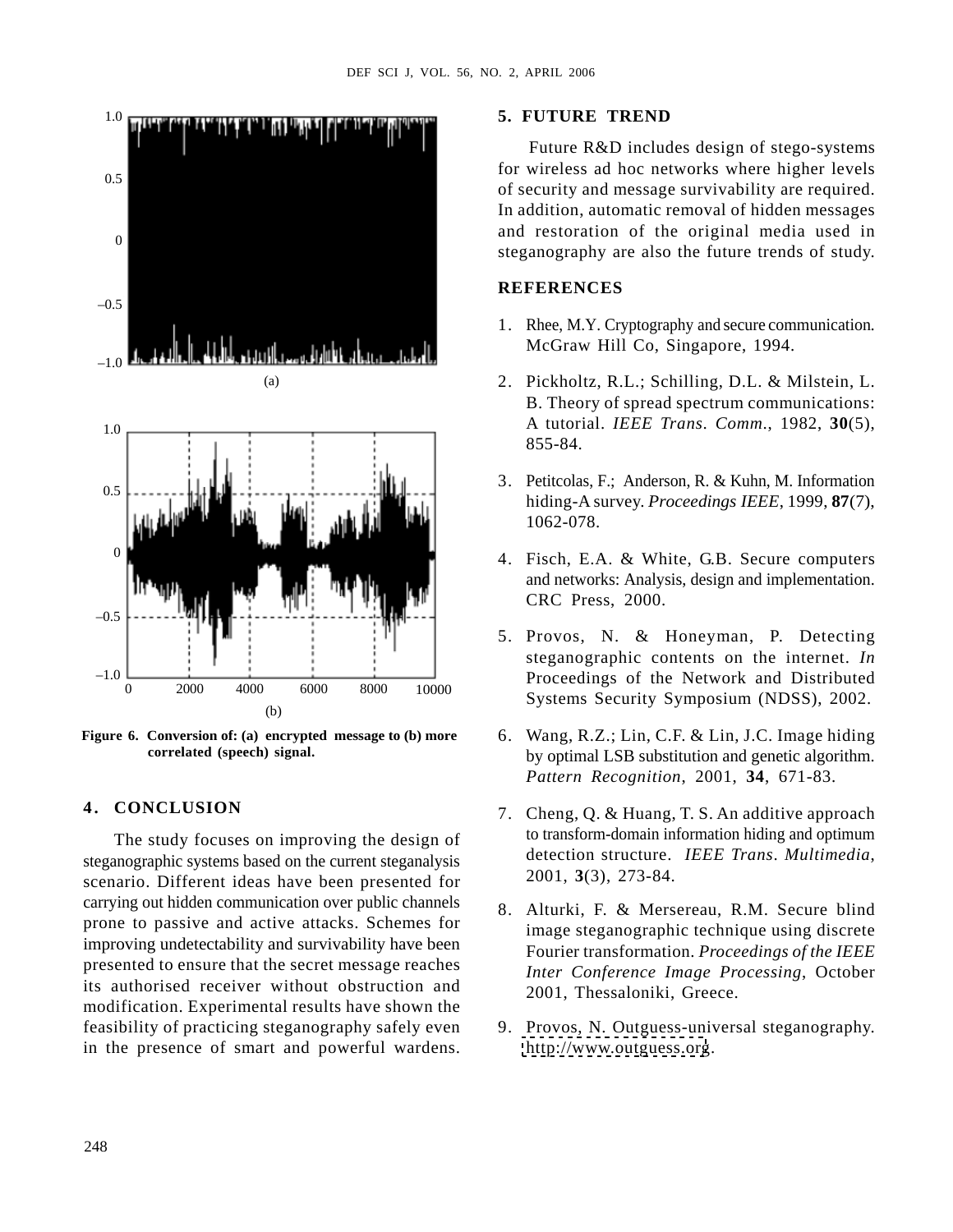- using voice and music. *In* Proceedings of the in Speech, Music and Allied Signal Processing (IWSMSP-2001), 2001, New Delhi.
- 11. Pal, S.K.; Saxena, P.K. & Muttoo, S.K. A systematic approach to steganalysis of images. *In* Proceedings of the Pacific Rim Workshop on Digital Steganography (STEG'02), 2002, Kitakyushu, Japan. pp. 179-88.
- 12. Fridrich, J. & Goljan, M. Practical steganalysis of digital images- state-of-the-art. *In* Proceedings SPIE Photonics West 2002: Electronic Imaging, Security and Watermarking of Multimedia Contents, Vol. IV, 4675, January 2002. pp. 1-13.
- 13. Droogenbroeck, M.V. & Delvaux, J. An entropybased technique for information embedding in images. *In* Proceedings of the 3<sup>rd</sup> IEEE Benelux Signal Processing Symposium, March 2002, Leuven,
- 14. Fridrich, J.; Goljan, M. & Du, R. Steganalysis Session on Theoretical & Practical Issues in Digital Watermarking and Data Hiding, SPIE Multimedia Systems and Applications IV, Denver Pai, S. K. & Saxena, P.K. Scent communication<br>
using voice and mastic. In Proceedings of the<br>
oppmach to image steganography. In Proceedings<br>
of Repective on Recent Tends<br>
of SPIE: Security and Watermarking of Multimedia<br>
- 10. Pal, S. K. & Saxena, P. K. Secret communication 15. Eggers, J.J.; Bauml, R. & Girod, B. A communication 6<sup>th</sup> International Workshop on Recent Trends of SPIE: Security and Watermarking of Multimedia approach to image steganography. *In* Proceedings of SPIE: Security and Watermarking of Multimedia Contents IV, San Jose CA. **4675**. 2002.
	- 16. Fridrich, J.; Goljan, M. & Hogea, D. New methodology for breaking steganographic techniques for JPEGs. *In* SPIE Electronic Imaging 2003, Security and Watermarking of Multimedia Contents, 2003, Santa Clara, California.
	- 17. Farid, H. & Lyu, S. Detecting hidden messages using higher-order statistics and support vector machines. *In* Proceedings of the 5<sup>th</sup> Workshop on Information Hiding, 2003, LNCS 2578, Springer-Verlag, Berlin Heidelberg.
	- 18. Chandramouli, R. & Memon, N. Adaptive steganography. *In* Proceedings of the SPIE Conference on Security and Watermarking of Multimedia Contents, 2002.
	- Belgium. 2002. 11 19. Dumitrescu, S.; Wu, S. & Wang, Z. Detection based on JPEG compatibility. *In* SPIE, Special 2002, Noordwijkerhout, Netherlands, LNCS 2578, of LSB steganography via sample pair analysis. *In*  $5<sup>th</sup>$  Information Hiding Workshop, October Springer-Verlag.
		- 20. Radhakrishnan, R.; Shanmugasundaram, K. & Memon, N. Data masking: A secure covert channel paradigm. MMSP-2002, US Virgin Islands.